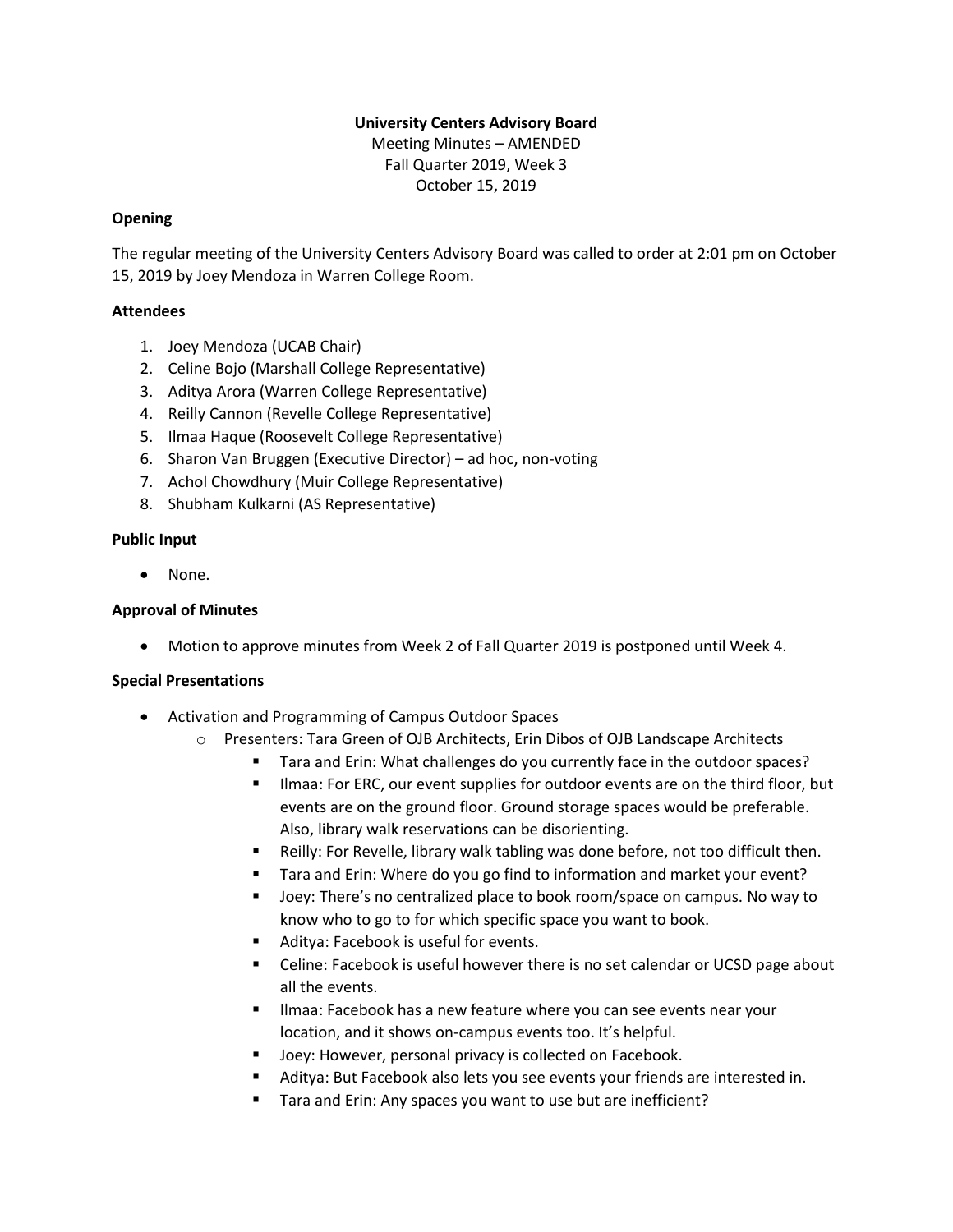- **.** Ilmaa: ERC green is not well-lit. Hard to set up and clean. We improvised by using string lights, but proper lighting is preferable.
- Joey: Shubham, how difficult is it to get AS funding?
- Shubham: AS has strict deadlines that need to be followed in terms of funding. If the funding guide was built in cooperation with event coordinating and booking spaces, it would help students do everything in one place.
- Reilly: Stonehenge lawn also has poor lighting and is far. People use Revelle plaza instead.
- Celine: Marshall Field is a great spot to do events, but we are limited to daytime events because of the lighting and quiet hours at 10pm.
- Joey: Additionally, TAP hinders students to make events on the fly.
- Ilmaa: Yes, and though College organizations/councils don't need to do a TAP, Students say TAP is unhelpful.
- Motion to extend discussion: Approved.
- Tara and Erin: What are your biggest needs on campus?
- Achol: There are free events, but students don't attend because they:
	- Don't know what's happening
	- Don't know if it's free
	- It's too far away
- Tara and Erin: What if they did activities closer to students?
- Achol: Good improvement, but the campus is large. Also, there is some space not utilized, such as the lawn in front of the Student Health Center. That could also accommodate events.
- Aditya: Yes, the biggest concern is the size of this campus. It would be great to do events more centrally.
- Joey: Distance is an issue. Commuters have even less connection to the campus. Another problem is going to events for other colleges but getting there and finding out its only for that college.
- Tara and Erin: What percentage are only for students of that college?
- Joey: Not that many.
- Shubham: Marketing and scheduling conflicts are also big problems. People find out about events too late.
- Ilmaa: ERC has many "ERC students only" events. We want the student fees to go back to the students. Bigger events are ERC only, but small events we do open them to everyone towards the end of the event.
- Achol: Some strategies to attract students are art activities and music. People like making things they can use, and music attracts people to come over. People don't really complain about the music either.
- Joey: Regarding the student app, it was released too early. It should be more useful and have an events portion.
- Aditya: Agreed, the app is inaccurate. It would be best to revamp it and consolidate everything into one place.
- Motion to Extend Discussion: Approved
- Tara and Erin: What is the main aspect we should improve on?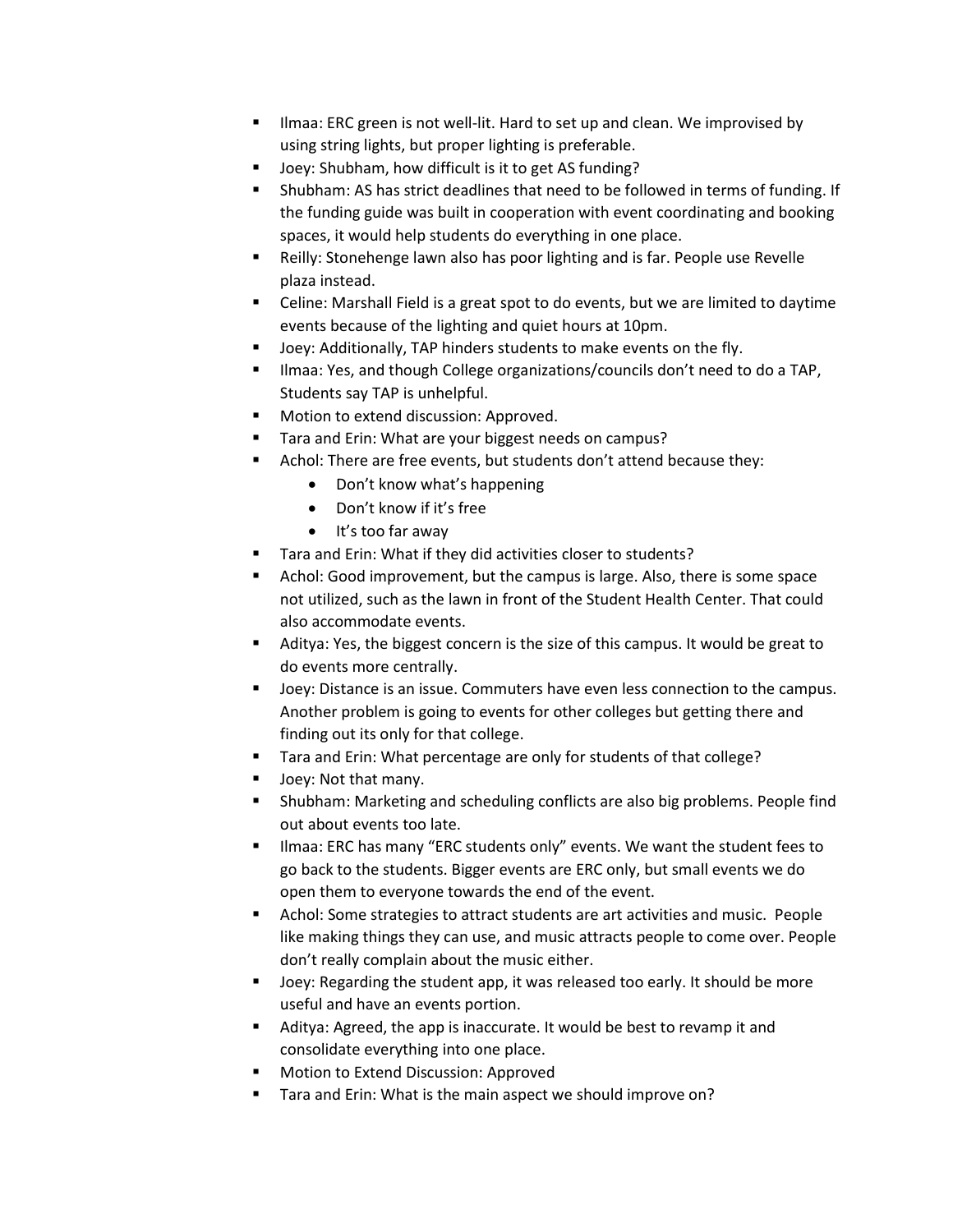- Joey/Aditya/Celine/Achol/Shubham: Create a centralized location and activate some new potential spaces.
- Ilmaa: Make working with vendors easier.
- Reilly: Having things that people can rent out and use at their events to make it more exciting.

## **Chair Report**

• Joey: Five positions are currently available. Deadline is in two days. Election committee is still needed. If you're applying, you cannot be on the committee.

## **Vice Chair Report**

• None.

## **Director Report**

- Sharon: Here are the plans for the Southeast Patio. We will have lounge seating area and most likely fire pits. Furniture is ordered, waiting for everything to come in. Student center courtyard project is also being done to remodel the student center.
- Joey: We added more seating, electrical outlets, new water features, a storage container structure, and a patio area. Space can be programmable, transformable into a stage. There's also new artwork.
- Reilly: Is there a timeline?
- Sharon: No specific timeline, research is still being done, designs being sketched out.
- Achol: The old student center vibe is great, but it's creepy at night. Can we fix the lighting?
- Joey: Yes, we will have a presentation once things are more finalized. But this area will have enough lighting.
- Achol: What kind of lighting?
- Joey: Market street lights most likely.
- Sharon: The team is working on changing all lights to LED lights as well. The benefit of this project is that the student courtyard can easily adjust to accommodate events.

#### **New Business**

• None.

# **Tech Fee Subsidy**

- Sigma Alpha Mu Fraternity
	- o Official Criteria Count:
		- Educational? No.
		- Gathering for more than 3 hours? Yes. 5-8pm.
		- During off hours Yes.
		- At original student center? No.
		- Alumni involved? No.
		- Open to the public? No.
		- Open to all UCSD students? Yes.